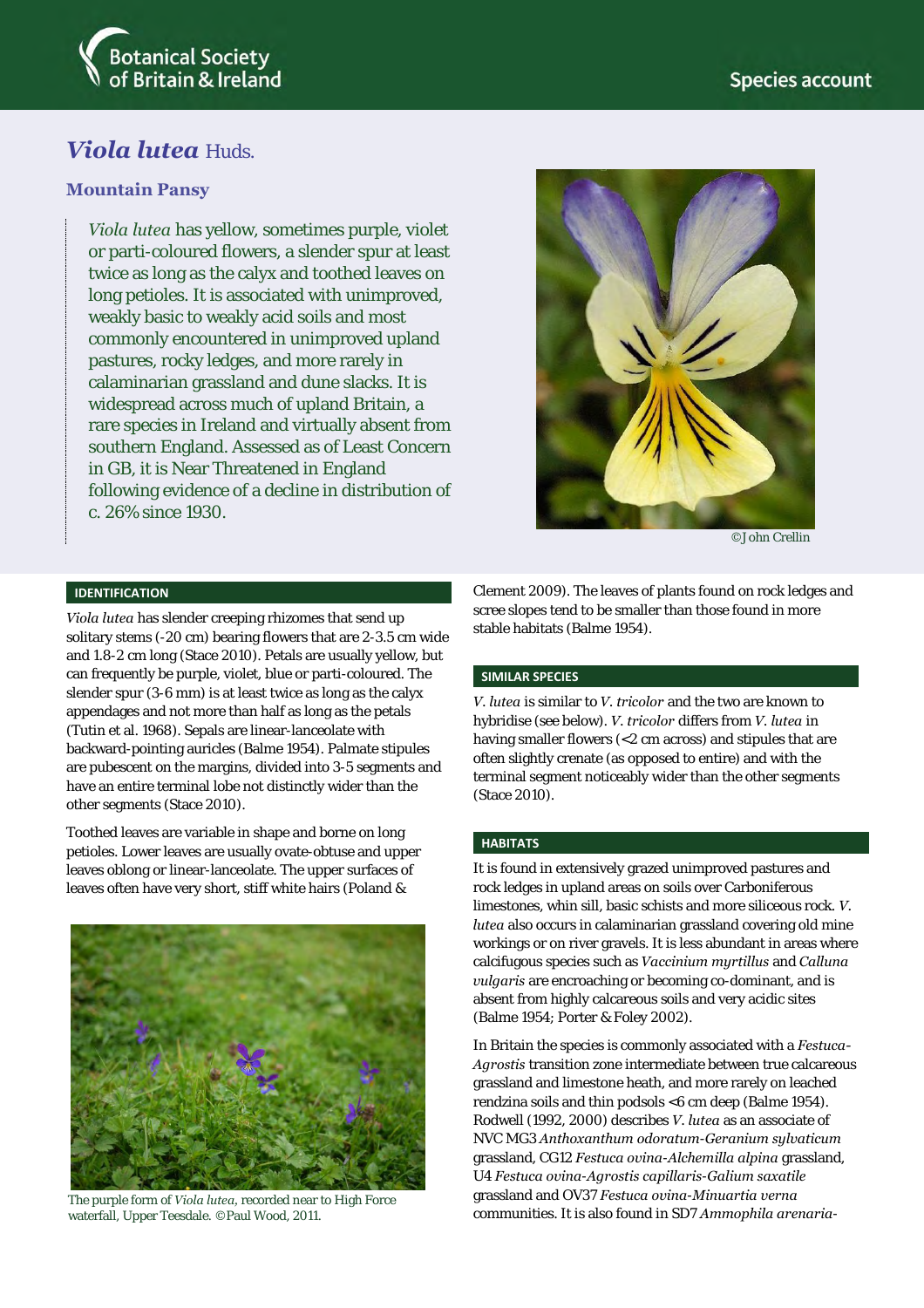## *Viola lutea* Huds.

*Festuca rubra* coastal dune communities.

## **BIOGEOGRAPHY**

*V. lutea* has a European Boreal-Montane element, occurring in western and central Europe, southwards to the Pyrenees. It is absent as a native species from Scandinavia, but is found as a rare casual in Sweden (Jonsell & Karlsson 2010).

It is widespread across upland Britain, and also occurs rarely as a species of coastal dune systems in western Ireland. An outlier population on Exmoor represents a significant extension of its southerly GB range limit. Strathy in west Sutherland represents the most northerly extant British location, although historical records are known from Caithness.

In Britain and Ireland *V. lutea* is found from sea level up to 1050 m in the Breadalbanes, Perthshire, with the vast majority of records from upland habitats above 300 m. In Europe it is found at altitudes of up to c. 2000 m.

#### **ECOLOGY**

A perennial hemicryptophyte, reproducing vegetatively via slender shoots and branched rhizomes and also by seed, *V. lutea* flowers from April to August and, in common with other violets, also produces small green self-fertilised cleistogamous flowers. Fruits are three-seeded capsules that dry and contract, eventually forcibly expelling seeds up to three feet via-selfpropulsion.

A mature plant has two or more flowering shoots connected



Distribution of *Viola lutea* in Great Britain and Ireland.

by a shallow rhizome (- 15 cm long). The basal node of each flowering shoot has a main tap root in which food reserves are stored. *V. lutea* spreads via the main rhizome system that gives rise to long, creeping runners that send out adventitious roots at intervals from nodes (Holden 1952). New plants are produced from the lateral runners, with the rhizomatous connection between the daughter plant and the new plant eventually dying off.

*V. lutea* flowers are adapted to attract bees, with the much larger lower petal acting as a landing platform, and the network of veins on the lower petal guiding the insect into the narrow entrance of the flower. Stamens have short filaments and anthers that are situated below the stigma. The bee enters the flower, and pollen that has previously fallen on its head is deposited on the stigma. As the bee withdraws, freshly disturbed pollen is prevented from also being left on the stigma by a small flap at the base which is forced upwards (Holden 1952).

Although *V. lutea* is classified as a light-loving plant of unimproved soils (Hill et al. 2004), healthy populations are often found amongst a relatively thick sward where the soil surface is protected from extreme fluctuations in atmospheric conditions. Plants in upland areas are exposed to high levels of humidity throughout the year and relatively low summer temperatures and are known to be susceptible to prolonged drought conditions (Balme 1954).

Hybrids between *V. lutea* and *V. tricolor* are known from Northumberland and Derbyshire, and may be overlooked elsewhere. Such plants feature characters either intermediate between the two parents or resembling *V. lutea* to a much greater extent than *V. tricolor* (see Fothergill 1938 for a full description). Northumberland populations of this hybrid are found on the banks of the River Tyne near Bywell Castle, and Swan (1993) hypothesised that seeds of *V. lutea* released upstream travelled down-river to mix with the lowland *V. tricolor* population.

There are longstanding records of *V. lutea* x *V. arvensis* hybrids from North Yorkshire and the Scottish Borders, although some doubt remains about their status and the possibility remains that plants may instead be the diminutive *V. lutea* var. *hamulata* (Foley & Porter 2007).

#### **THREATS**

*V. lutea* is intolerant of high levels of grazing that result in a closely cropped sward and excessive trampling, with overgrazing likely to have negative effects on vegetative growth, establishment and the production of seed. The species is a plant of unimproved soils and has declined as a result of intensive agricultural regimes. Other threats include prolonged cessation of grazing leading to the encroachment of low-growing shrubs. Investigations by Hayes et al. (2006) demonstrated that *V. lutea* is potentially sensitive to predicted future levels of ambient ozone pollution.

#### **MANAGEMENT**